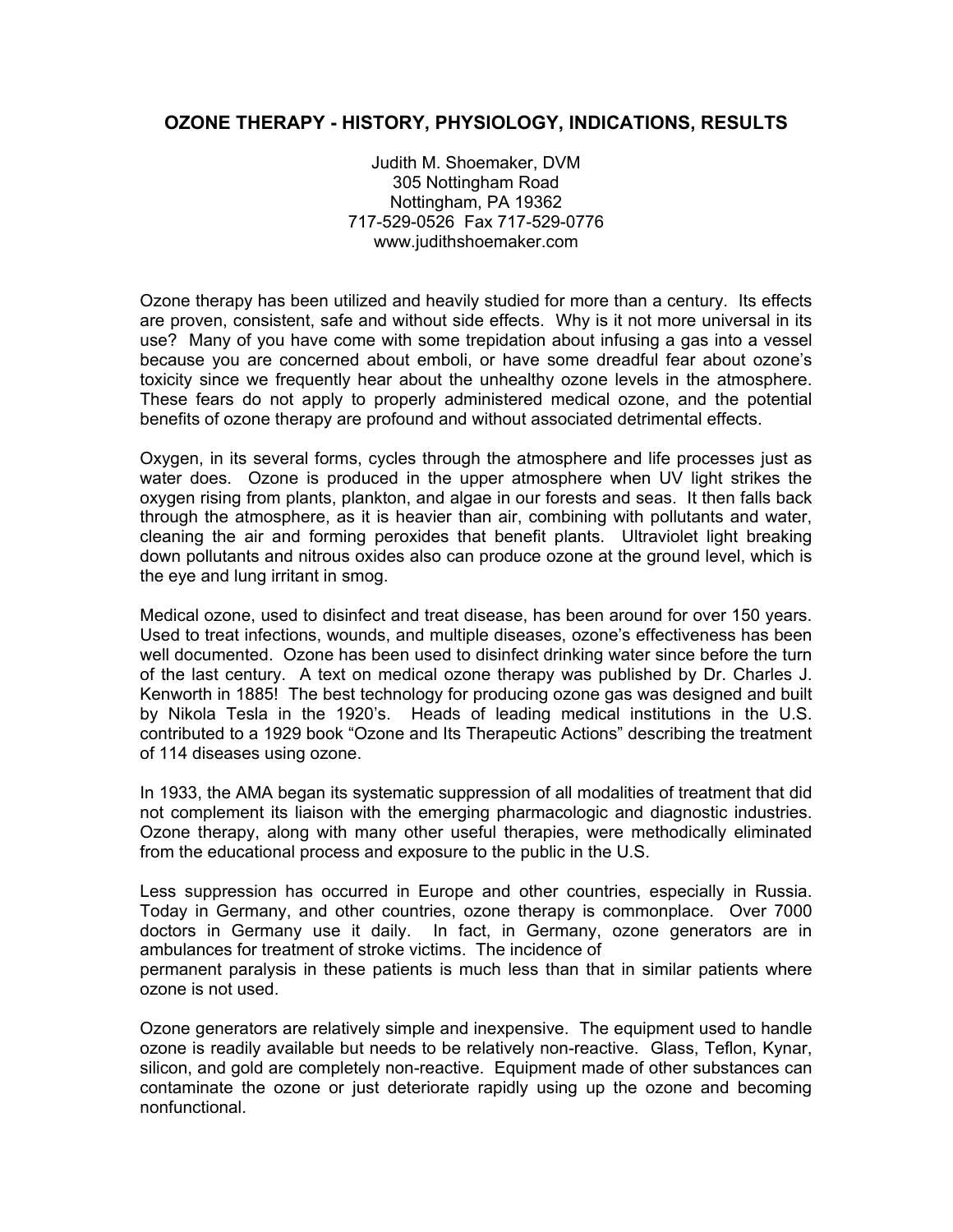Generators use several technologies to produce ozone:

- UV lamp makes small amounts of ozone and is unreliable in making accurate concentrations. They burn out easily.
- Corona discharge dual dielectric sealed systems produce ozone but also lots of heat which is both destructive to ozone and to the machine.
- Cold plasma generators which produce ozone using low level current passed in 2 tubes of a noble gas between which an electrostatic plasma field forms that ionizes the oxygen.

Ozone concentration is measured in u/ml or gms/L of oxygen, 5% or 70 u/ml is usually the maximum concentration used in clinical medical applications. High concentrations will damage red cells and inhibit growth of healthy cells.

Dosage and frequency protocols vary widely. Initial high dose treatments may "jumpstart" the immune system followed by lower doses. Those who are fearful have been "starting slow and going low" with dosage and still have good results. Concentration must be carefully controlled with accurate flow rates, requiring pediatric regulators for the needed slow flow rates to produce high concentrations. Therefore, home made machines and lesser quality nonmedical devices are not appropriate.

Ozone poteniates free radical scavenging substances and systems in the body, inducing the production of superoxide dismutase, catalase, and glutathione peroxidase. If ozone administration causes any respiratory irritation from out-gassing through the lungs, a bolus dose of 1 to 5 grams of vitamin C can be given and will eliminate any coughing instantly.

Oxygen/ozone mixtures cannot cause emboli when injected at reasonable rates as they dissolve and diffuse very quickly in body fluids, unlike air (predominantly nitrogen) which is what forms emboli and causes the bends or decompression disease.

The physiologic actions of ozone are many, the simplest of which is to provide sufficient oxygen to allow complete oxidation of sugars and other fuels to produce sufficient and efficient energy and to "burn clean" to CO2, water, and inert end products. If not enough oxygen is available, then incomplete oxidation occurs, producing carbon monoxide, lactic acid, and partially oxidized toxins that inhibit further oxygen metabolism and "clog the system", tying up hemoglobin, water, and the mechanisms for function and elimination.

Administration can be through any route with modifications:

- Direct IV infusion Ozone slowly administered into a major vessel.
- Major auto-hemotherapy Anticoagulated blood is mixed with ozone and is infused into a vessel.
- Rectal/vaginal insufflation Humidified ozone is administered by catheter.
- Minor autohemotherapy Blood mixed with ozone is injected intramuscularly.
- Limb or body bagging Body or parts are bathed in humidified ozone.
- Ozonated water Dissolves easily in water to be used topically or consumed.
- Ozone in Saline or LRS Can be used topically or given IV or SQ.
- Intra-articular administration For joint healing and prolotherapy.
- Prolo/Sclerotherapy Very good, less painful than other agents.